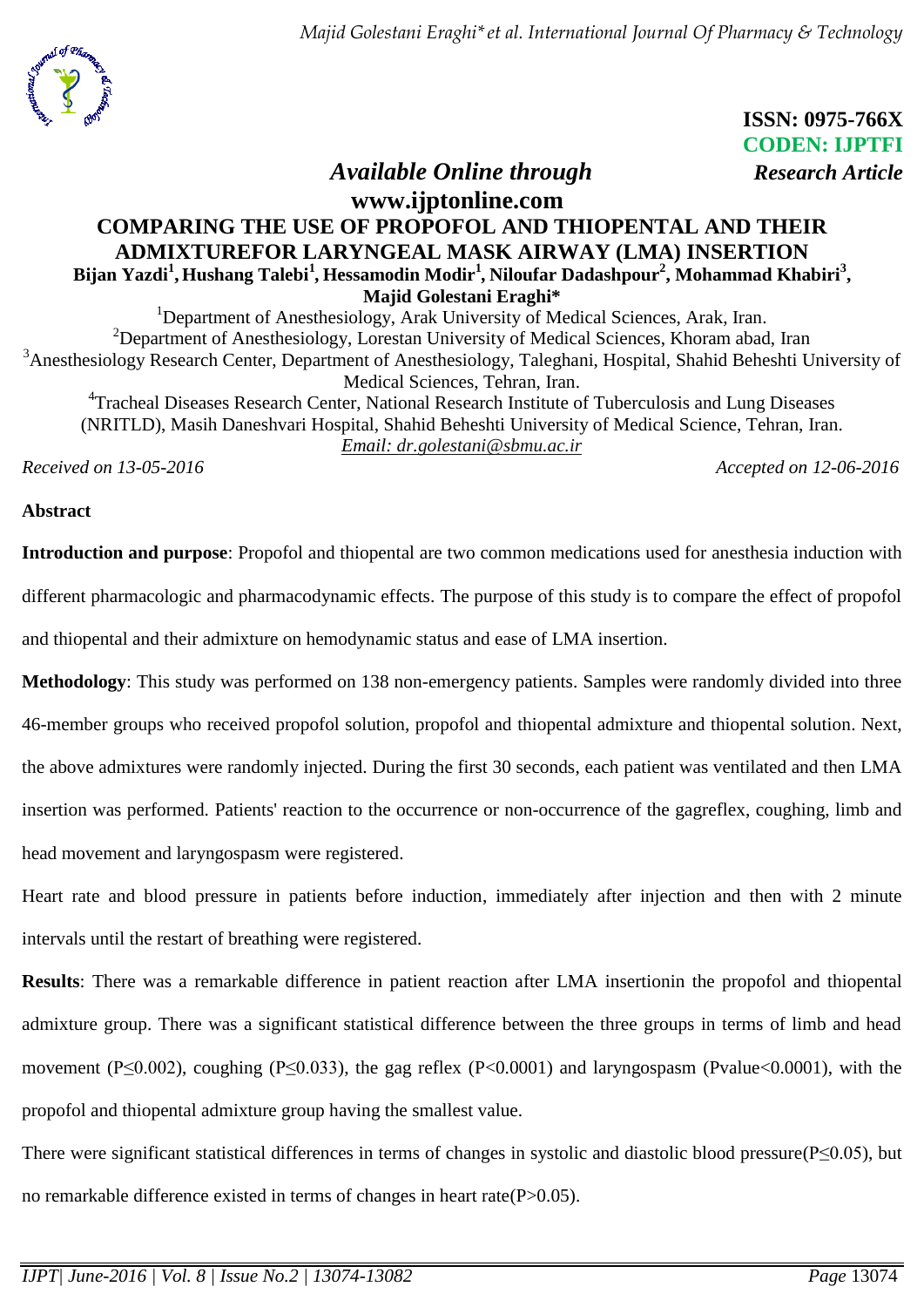**Conclusion**: The effects created on hemodynamics, patient reaction after LMAinsertion and other reactions during anesthesia in the propofol and thiopental admixture group were lower and it provides better conditions in anesthesia with an LMA.

**Keywords**: laryngeal mask, propofol, thiopental, hemodynamic changes

**Introduction:** Induction of general anesthesia in adult patients is often performed via the intravenous administration of drugs (propofol, thiopental, etomidate) that cause rapid anesthesia induction. After anesthesia, the anesthesiologistmay insert an LMA and or perform an intravenous administration of neuromuscular blockers to create skeletal muscle relaxation to facilitate direct laryngoscopy before endo tracheal intubation (1). Different studies have shown that the use of a laryngeal mask causes fewer side effects (e.g. stridor, breath holding, laryngeal spasm, arterial oxygen desaturation) during recovery (2&3).

Propofol is the most common medication administrated for anesthesia induction which is used as a continuous intravenous infusion and is also used in anesthesia with an LMA. Context-sensitive half-time of propofol is short even after its long infusion, and it causes a quick recovery (4). But compared to equi-anesthetic doses of other inducing drugs, it causes the most significant decrease in systemic blood pressure which can be attributed to the severe dilation of the arteries(4, 5, 6 and 7).

Also, propofol is a strong respiratory depression and causes more decrease in upper airway reflexes compared to thiopental which makes it more suitable for some airway instrumentations such as LMA insertion. Of barbiturates used for the induction of anesthesia to mention are thiopental and methohexital. Although, thiopental is metabolized slowly and has a long elimination half-life, but the recovery after the administration of a bolus dose is similar to that of methohexital and propofol (4). Barbiturates administration for anesthesia induction usually causes a relatively small drop in the systemic blood pressure which is lower than the amount created by propofol  $(4, 9, 10, 11, 12)$ . Barbiturates cause respiratory depression.

Laryngeal reflexes and coughing reflex via barbiturates are not depressed as much as when propofol would be administrated which makes barbiturates become a less attractive option for LMA when there are no neuromuscular blocking agents available (4, 13, 14 and 15).Considering what have been mentioned about the uses and mechanism of the effect of propofol and thiopental and since there are no restrictions written in reference books on the simultaneous use of these two medications (18) and most importantly, the presence of various contradicting studies about the effect of propofol and thiopental on blood pressure and facilitation of laryngeal mask insertion, in this study, by comparing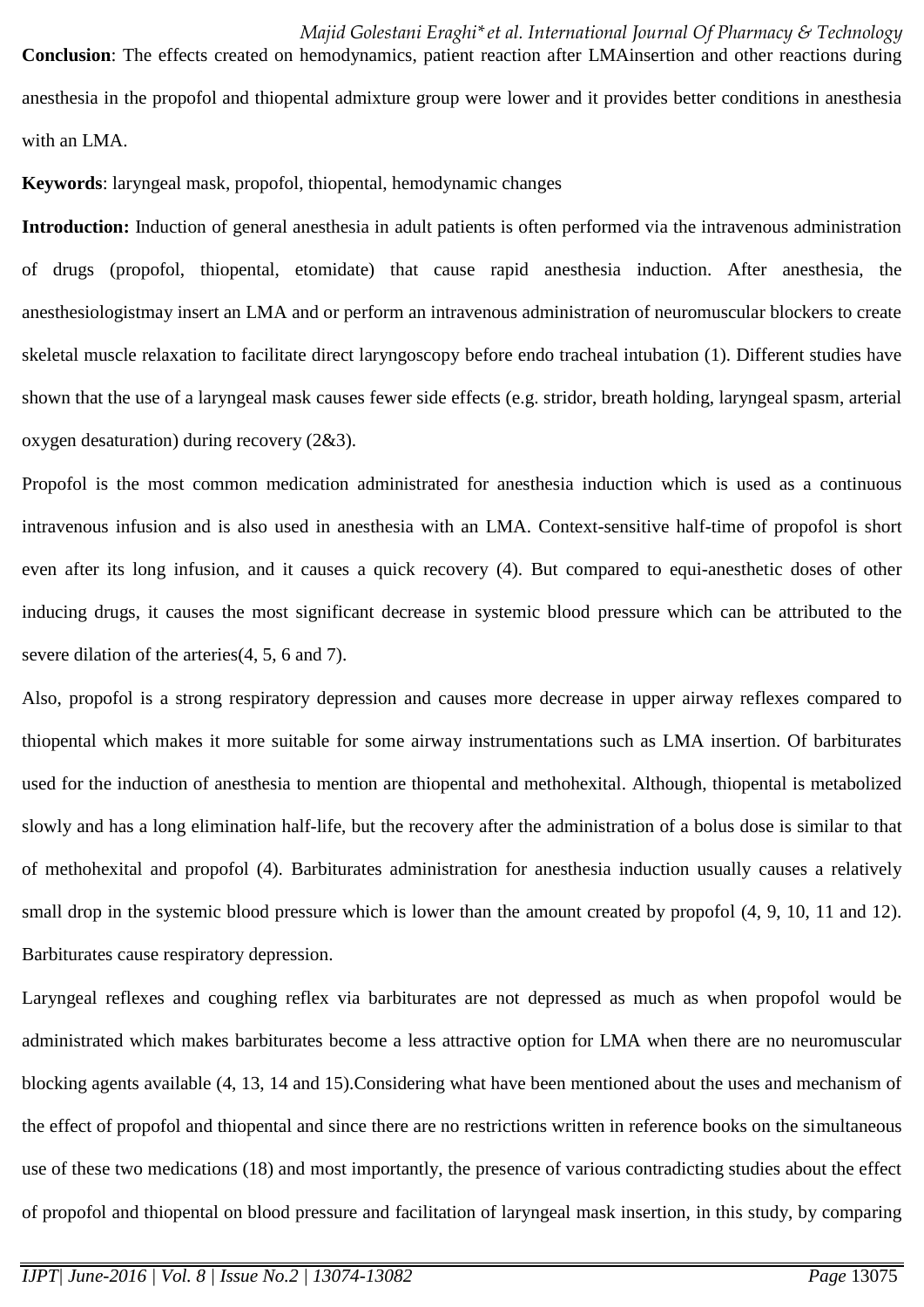*Majid Golestani Eraghi\*et al. International Journal Of Pharmacy & Technology*

the use of propofol and thiopental and their admixture which causes a decreased concentration in both medications, the effects created on hemodynamics and ease of LMA insertion, were investigated.

### **Materials and methods**

This was an interventional study and a clinical trial. Patients volunteering for surgery were randomly divided into three 46-member groups and compared.

For the qualitative variables in this study, the chi-squared test, and for the quantitative variables, the following tests were used: ANOVA, The Kruskal–Wallis test and Mann–Whitney U test.

In one group, propofol solution was used alone and in the second group, propofol and thiopental admixture was used (with ratios of 0.5% and 1.25% respectively), and in the third group, thiopental with a concentration of 2.5% was used. The vials used by the propofol were made by Teda Company and the thiopental was made by KWALITY, PHARMACEUTICALS. PVT. LTD. The propofol included 1% propofol equivalent to 10mg of propofol per cc and the propofol and thiopental admixture contained 5mg of propofol and 12.5mg of thiopental per cc and thiopental solution contains 25mg per cc and in all the groups, 0.25ml/kg of the above admixtures were injected, also, the medications were randomly selected and injected to the patients. During the first thirty seconds, each patient was ventilated and then LMA insertion was performed. The laryngeal masks that we used in this center were made by Canack Technology Ltd. Patients' reaction to the occurrence or non-occurrence of the gag reflex, coughing, limb and head movement and laryngospasm were registered. Mild reaction refers to cases which during the 30 seconds after the insertion, the reaction is eliminated. Medium reaction refers to cases which the patient requires a new dose of the anesthesia induction drug. Severe reaction refers to cases which the patient requires 25mg of succinylcholine for proper ventilation and oxygenation. Heart rate and blood pressure in patients before induction, immediately after injection and then with 2 minute intervals until the restart of breathing were registered. The results were analyzed using SPSS.

This clinical trial was registered in Iranian Registry of Clinical Trial (IRCT2015011512642N11)

## **Results**

This study was performed on 138 patients (three 46-member groups) to compare the use of propofol and thiopental and their admixture for LMA insertion. 99 patients were male (71.7%) and 39 were female (28.3%) and their average age was 38.22±14.069. The minimum and maximum ages were 16 and 85 respectively. Their average weight was 69.72±11.845. The minimum and maximum weights were 35 and 95kg, respectively.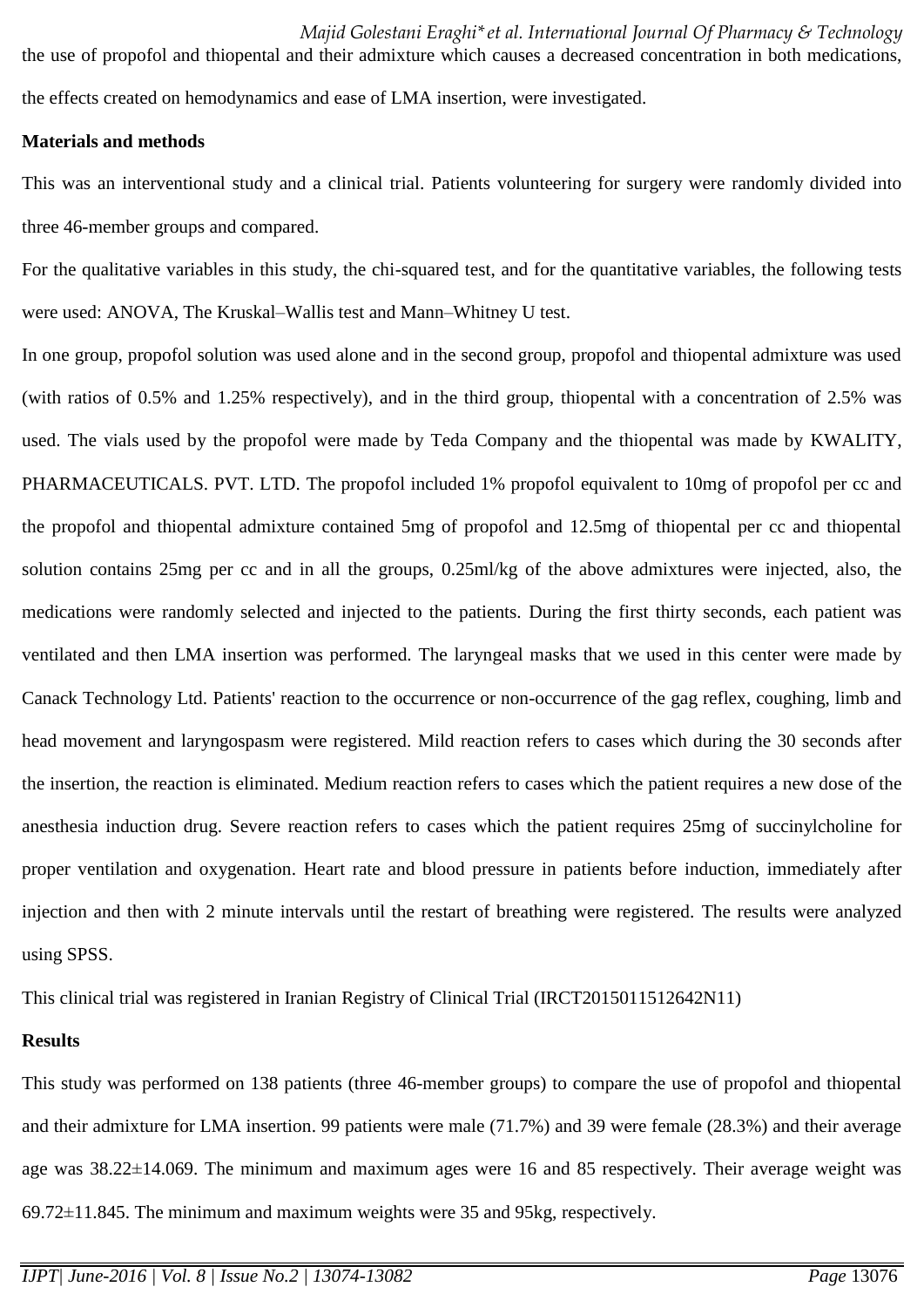According to the results of the analysis of variance (Pvalue=1), no significant statistical differences in terms of gender, age and weight existed between the 3 groups. Investigation of patient reaction after LMA insertion showed that there is a significant statistical difference between the three groups (Pvalue<0.0001).

The admixture group, showed the best performance, followed by propofol and thiopental groups respectively (diagram 1). Concerning the comparison of head and limb movement, coughing, the gag reflex and laryngospasm, a significant statistical difference was observed between the three groups (P value≤0.002, P value≤0.002, P value<0.0001, Pvalue≤0.0001).

The thiopental group had the highest amount of head and limb movement, and in the propofol and thiopental admixture group, the least amount of head and limb movement occurred (table 1). The propofol group had the highest amount of the occurrence of coughing and in the propofol and thiopental admixture group, the least amount of the occurrence of coughing was observed (table 1).

The prevalence of the gag reflex in the thiopental and propofol admixture was less than that of the propofol group, and in the propofol group it was less than in the thiopental group(table 1), and the best efficiency belonged to the thiopental and propofol admixture group, and after that, the propofol had the best result (table 1). In investigating changes in heart rate, before and after anesthesia induction and in 2 minute intervals until the restart of breathing, the results of the Kruskal–Wallis test, suggested no significant statistical difference between the three groups (Pvalue>0.05).Therefore, between changes in heart rate before and after anesthesia induction and in 2 minute intervals until the restart of breathing, no difference was observed between the three groups (diagram 2).

In investigating the process of changes in systolic blood pressure before and after the induction of anesthesia and in two minute intervals until the restart of breathing, the results from the Kruskal–Wallis test suggested significant statistical differences between the three groups at all times except for time 0 (Pvalue≤0.05) which given the results, the systolic blood pressure changes before and after anesthesia induction and in two minute intervals until the restart of breathing in the propofol and thiopental admixture group were lower than those of the propofol group and in the propofol group, they were less than that of the thiopental group (diagram 3).

In investigating the process of diastolic blood pressure changes before and after anesthesia induction and in 2-minute intervals until the restart of breathing, it was observed that there is a significant difference in all the levels between these three groups (Pvalue≤0.05), and in the propofol and thiopental admixture group and in the propofol group, it was reported as being less (diagram 4).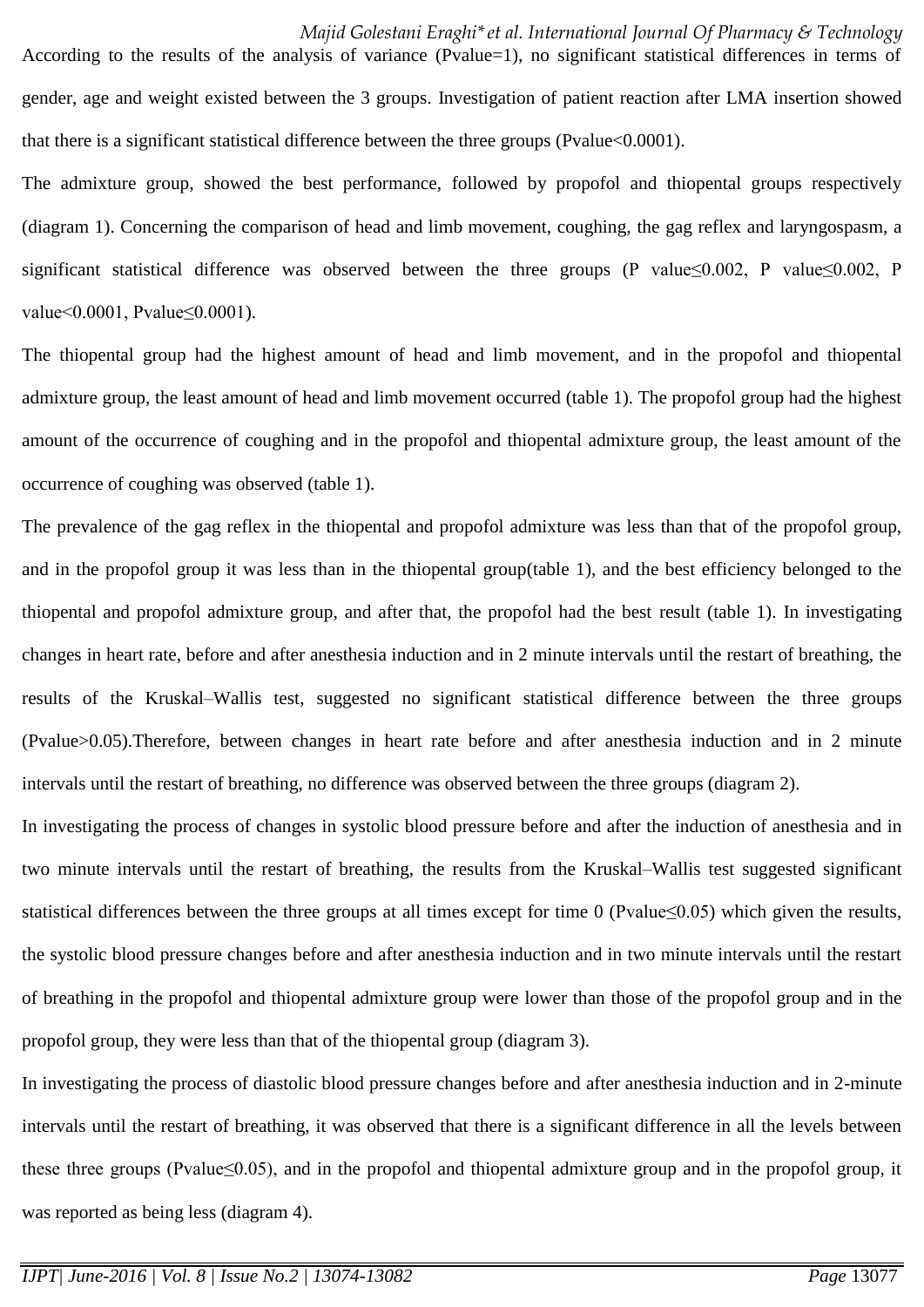

**Diagram 1: Investigating patient reaction after LMA insertion between the three groups.**

**Table-1: Prevalence of limb and head movement, coughing, the gag reflex and laryngospasm in the three groups.**

|                        | Propofol | Propofol and Thiopental | Thiopental |
|------------------------|----------|-------------------------|------------|
|                        |          | admixture               |            |
| Prevalence of limb and | 23.9%    | 21.3%                   | 52.2%      |
| head movement          |          |                         |            |
| Prevalence coughing    | 56.5%    | 37%                     | 52.2%      |
| Prevalence of the gag  | 58.7%    | 23.9%                   | 76.1%      |
| reflex                 |          |                         |            |
| Prevalence of          | 10.9%    | 6.5%                    | 41.3%      |
| laryngospasm           |          |                         |            |
| 88                     |          |                         |            |
| 86                     | 86.04    |                         |            |
| rate<br>84             | 85.13    | propofol                |            |



**Diagram 2: Changes in heart rate before and after anesthesia induction and in 2-minute intervals until the** 

**restart of breathing between the three groups.**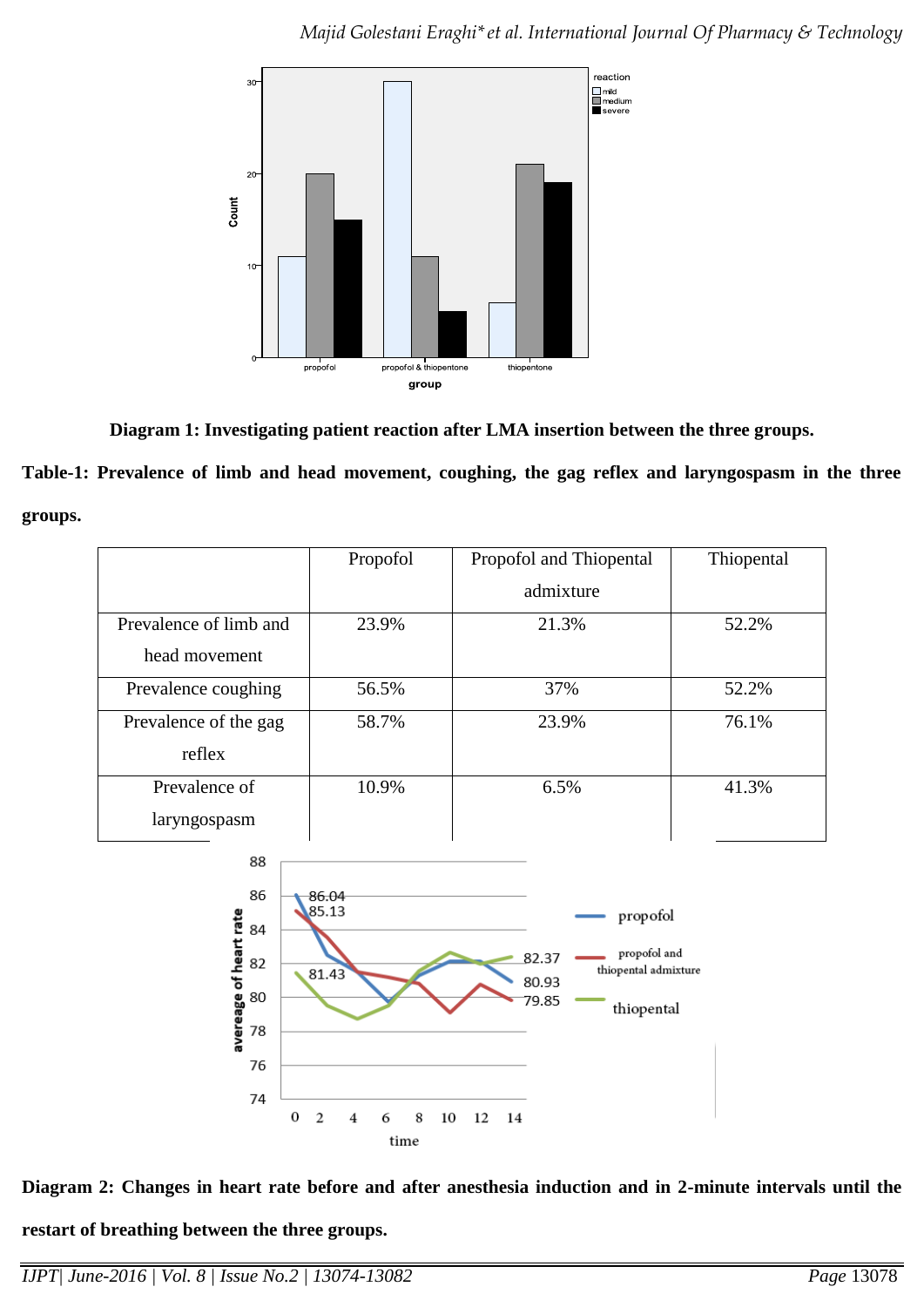

**Diagram 3: Systolic blood pressure before and after anesthesia induction and in 2-minute intervals until the restart of breathing between the three groups.**





## **Conclusion**

Investigation of patients' reaction after LMA insertion showed that the admixture group had the best performance, followed by the propofol and subsequently the thiopental groups. These results are in agreement with the result of Bugove L. et al. (1995). In that study, the easy of LMA use in the group who received propofol was much better than that of the thiopental group (7), but in the Bugove L's study, propofol and thiopental admixture was not examined. In investigating the prevalence of limb and head movement, in the present study, the greatest amount of limb and head movement belonged to the thiopental group while the admixture group and the propofol group showed the least amount of limb and head movement. These results are in agreement with the observations of Scanlon P et al. (1993), because in their study, in comparing the effect of propofol and thiopental relative to patients' reaction to the LMA,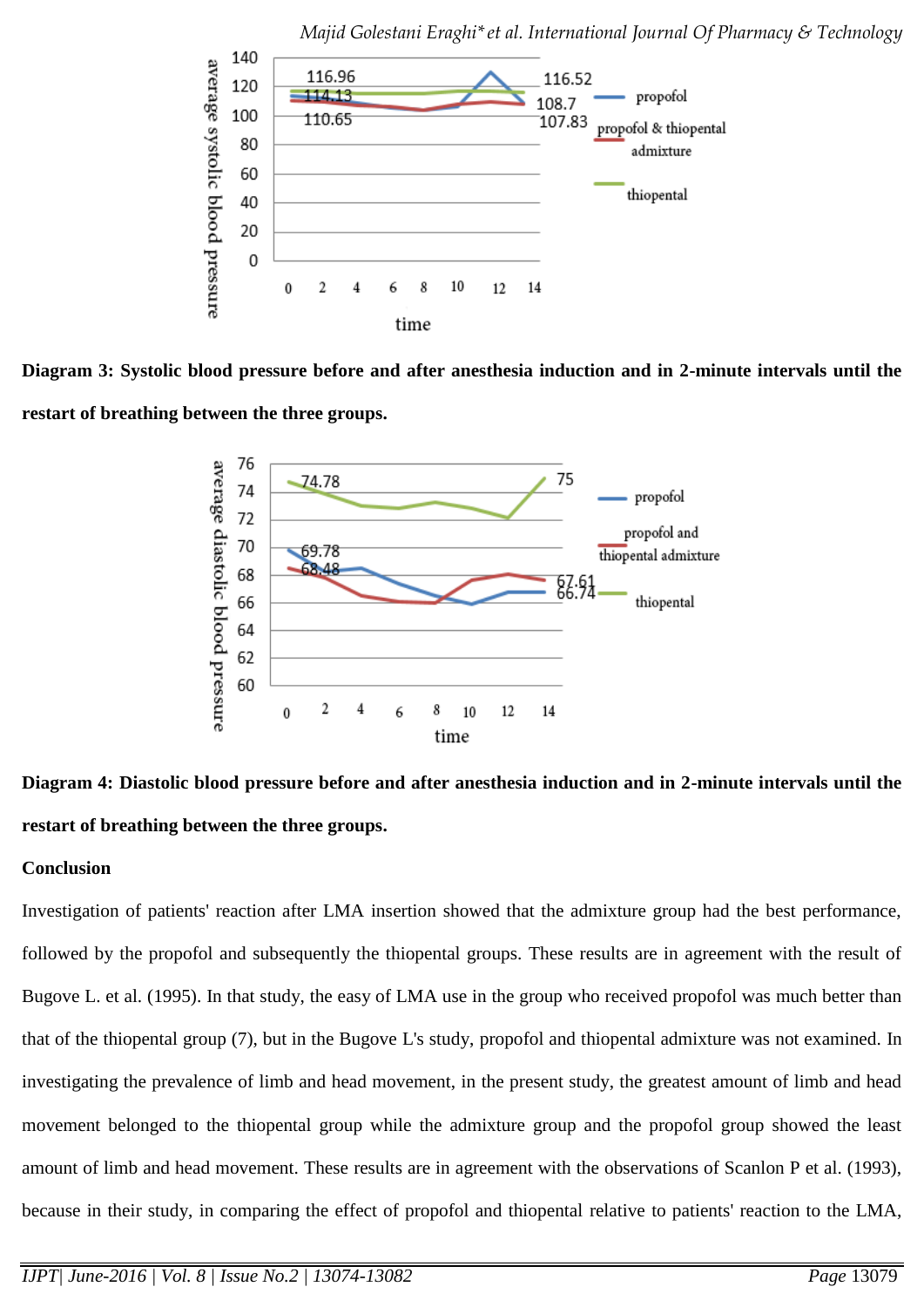after the induction of anesthesia, limb and head movement was higher in the thiopental group compared to the propofol group (1).

Concerning the prevalence of coughing, the greatest amount of coughing was in the propofol group and in the admixture group, the least amount of coughing was observed. But the results of this section are not in agreement with the result of the study of Scanlon P et al. regarding the prevalence of coughing, because in this study, the prevalence of the occurrence of coughing was reported to be more in the thiopental group compared to the propofol group, and this contrast may be due to the use of a lower dose of thiopental in the study of Scanlon P et al. (1).

In investigating the prevalence of the gag reflex, there was a significant statistical difference between the three groups, such that the greatest prevalence of the gag reflex belonged to the thiopental group and the least prevalence was in the admixture group. In the study of Scanlon P et al. also, the prevalence of the gag reflex in the thiopental group was more compared to the propofol group (1). But in Onsiong Mk et al. (2001)performed on the comparison of thiopental with propofol admixture and propofol in anesthesia with LMA, no significant difference existed in terms of the gag reflex between the two groups (17). The reason for these different results may be due the synergic effect of propofol and fentanyl in our study which causes increased gag reflex in the propofol group compared to the admixture group, or may be due to the fewer number of patients in Onsiong Mk's study. In investigation of the prevalence of laryngospasms, the best efficiency belonged to the thiopental and propofol admixture followed by propofol. In the study of Scanlon P et al. also the prevalence of laryngospasm in the thiopental group was greater than that of the propofol group (7), but in the study of Onsiong Mk et al. the prevalence of laryngospasm between the admixture group and the propofol group, no significant difference existed (16). Investigation of the process of heart rate changes before and after anesthesia induction and in 2-minute intervals until the restart of breathing showed that in this relationship between propofol, admixture and thiopental, no difference exists. In a study performed by Bugove L et al. in 1995, also the changes in heart rate between the propofol and thiopental group showed little change (7). In investigating the comparison between systolic and diastolic blood pressure changes before and after induction of anesthesia and in 2-minute intervals until the restart of breathing, it was shown that the admixture group is superior to the individual groups of propofol and thiopental groups. It must be mentioned that between the propofol and admixture groups, there was no significant statistical difference in terms of diastolic blood pressure. In Bugove L et al.'s study, also, a remarkable yet passive increase in systolic and diastolic blood pressure in the thiopental group was observed, but no remarkable reaction was seen in the propofol group (16). In the study performed by Onsiong Mk et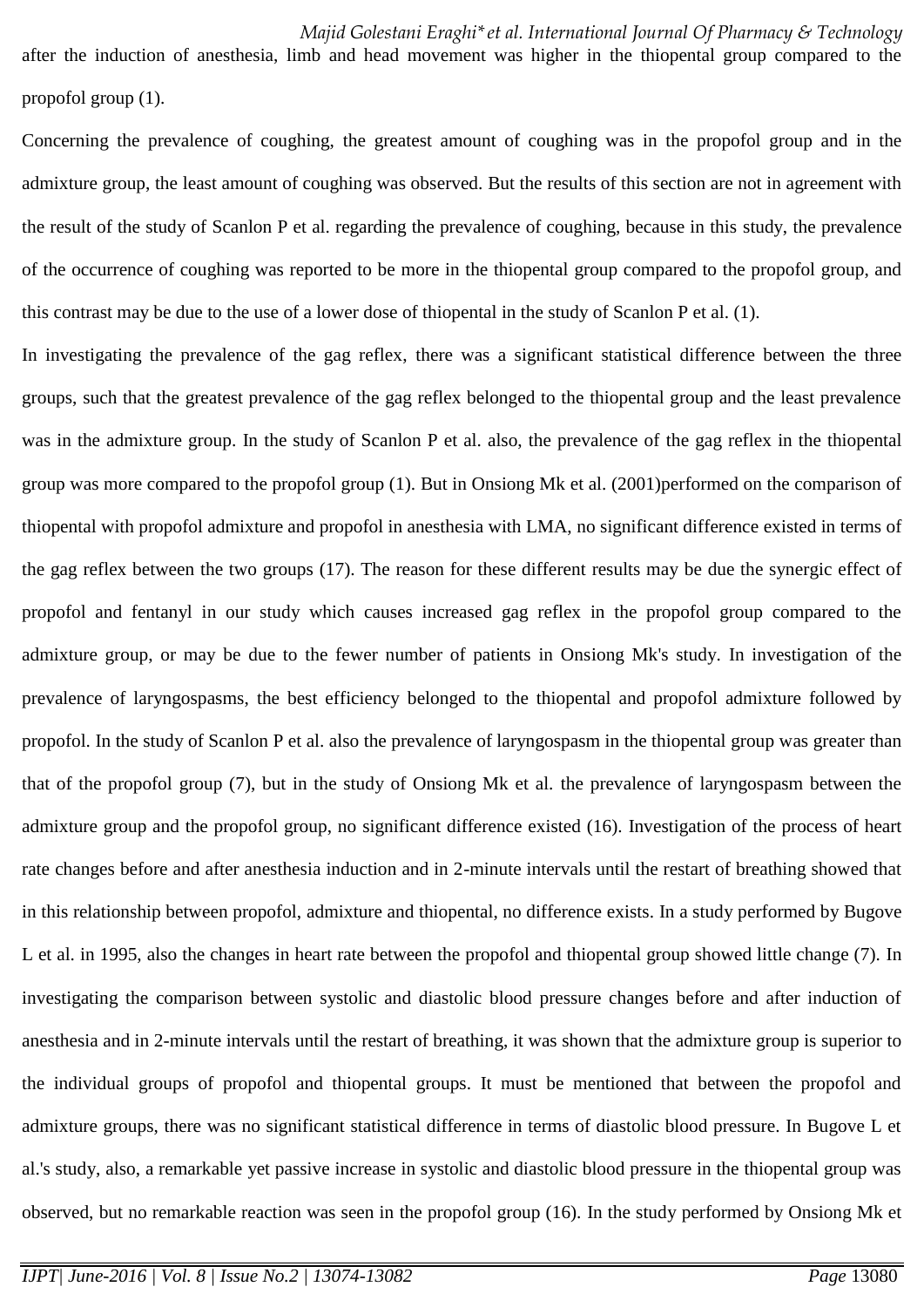#### *Majid Golestani Eraghi\*et al. International Journal Of Pharmacy & Technology*

al. also the prevalence of the drop in blood pressure in the admixture group compared to the group which only received propofol was lower, but thiopental was not compared alone (16). In a study performed by Renu shinha et al. in 2010 on 5 to 15 year old children for the comparison of thiopental and propofol admixture and propofol in anesthesia with LMA, it was concluded that thiopental and propofol admixture was both cheaper and safer (17). The present study also shows that thiopental and propofol admixture is safer and provides more suitable condition. In the present study it was discovered that patient reaction after LMA insertion, changes in blood pressure and other reactions during anesthesia in the thiopental and propofol admixture group were lower, and this admixture provides better conditions at anesthesia with LMA. Also, the thiopental and propofol admixture is more cost-efficient. At the end, given the research gap in this area, it is recommended that this comparison be made in younger age groups and it is better to study a larger statistical population which causes more statistical difference between the groups.

#### **Acknowledgement**

The writers of this article would like to thank all the anesthesia technicians and operating room personnelwhich had the greatest cooperation with us.

#### **References:**

- 1. Scanlon P, Carey M, Kirby F. Patient response to laryngeal mask insertion after induction of anaesthesia with propofol or thiopentone. Can J Anaesth 1993 Sep; 40(9): 816-8.
- 2. Alishiri A, Naderi M, Jadidi Kh, Nouranian V, Bolouki Moghaddam. Comparing the effect of laryngeal mask airway and Endotracheal tube insertion on Intraocular pressure. Journal of Mazandaran University of medical Sciences 1389.
- 3. Watts P, Lim MK, Gandhewar R, mukhrejee A, Wintle A, Armstrong T,etal. The effect of laryngeal mask airway insertion on intraocular pressure measurement in children receiving general Anaesthesia. Am J ophtalmol 2007; 144(4): 507-510.
- 4. Miller text book of Anaesthesia.
- 5. Schluzen L, Juul N, Hansen KU, Cold GE. Regional cerebral blood flow and glucose metabolism during propofol anaesthesia in healthing subject studied with positron emission tomography. Acta Anaesthesia Scand. 2012Feb ;56(2):248-550.
- 6. Blake DW, Dawson P, Donnan G, Bjorksten A. Propofol induction for laryngeal mask airway insertion: dose requirement and cardiorespiratory effects. Anaesth Intensive Care. 1992Nov; 20(4): 479-83.